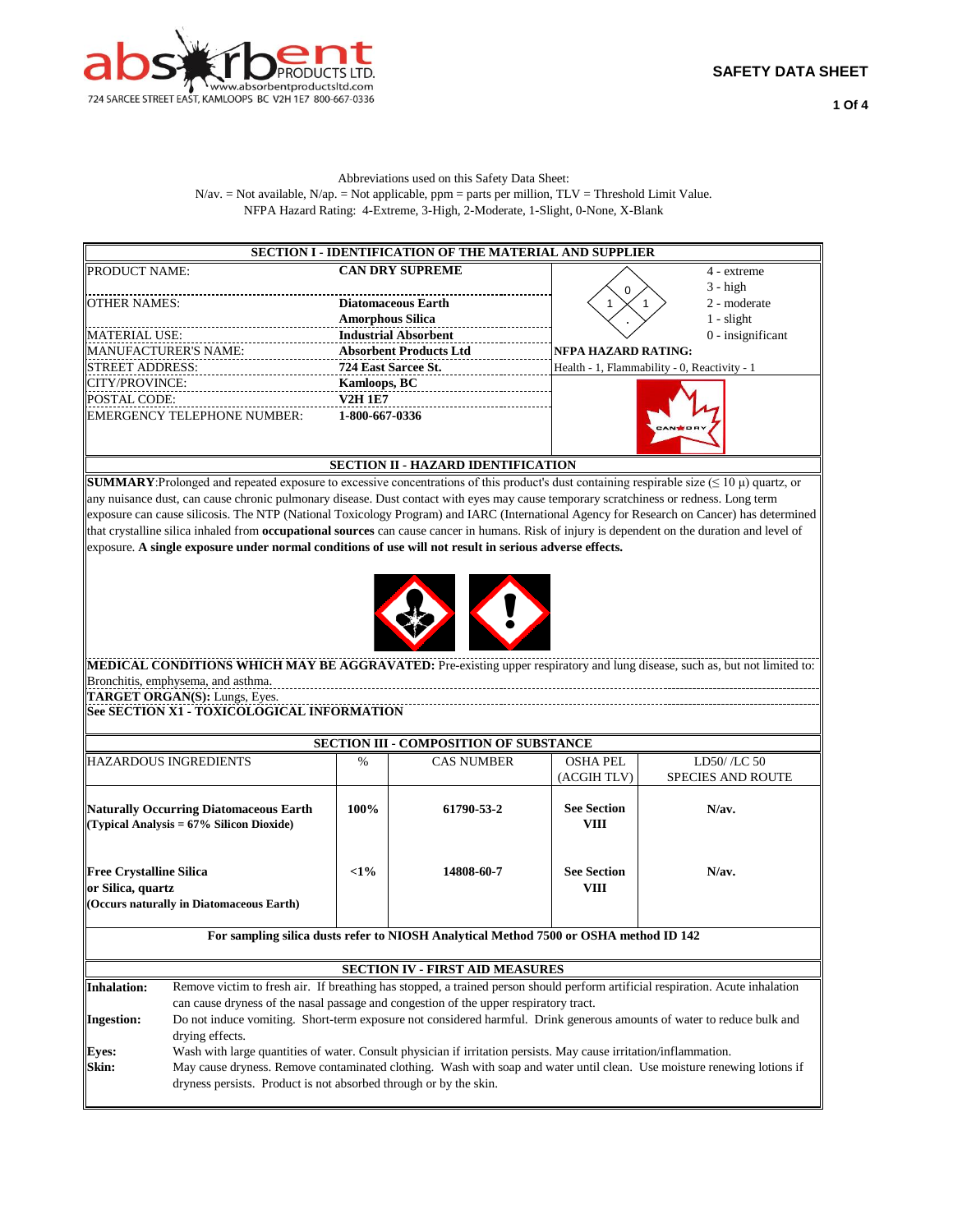

**2 Of 4**

| <b>SECTION V - FIREFIGHTING MEASURES</b>                                                                                                                           |                                                                                                                                                 |                                                                 |                           |                           |                 |  |  |  |  |
|--------------------------------------------------------------------------------------------------------------------------------------------------------------------|-------------------------------------------------------------------------------------------------------------------------------------------------|-----------------------------------------------------------------|---------------------------|---------------------------|-----------------|--|--|--|--|
| Flammability                                                                                                                                                       | No                                                                                                                                              |                                                                 |                           |                           |                 |  |  |  |  |
| <b>Means of Extinction</b>                                                                                                                                         | N/ap.                                                                                                                                           | Upper Flammability Limit (% by Volume)                          |                           |                           | N/ap.           |  |  |  |  |
| Flashpoint (Method)                                                                                                                                                | <b>Non Flammable</b>                                                                                                                            | Lower Flammability Limit (% by Volume)                          |                           |                           | $N$ /ap.        |  |  |  |  |
| Auto ignition temperature                                                                                                                                          | $N$ /ap.                                                                                                                                        | <b>Extinguishing Media</b>                                      |                           |                           | N/ap.           |  |  |  |  |
| <b>Hazardous Combustion Products</b>                                                                                                                               | N/ap.                                                                                                                                           | <b>Special Procedures</b>                                       |                           |                           | N/ap.           |  |  |  |  |
| <b>Explosion Data</b>                                                                                                                                              |                                                                                                                                                 |                                                                 |                           |                           |                 |  |  |  |  |
| Sensitivity to Impact                                                                                                                                              | N <sub>0</sub>                                                                                                                                  | Sensitivity to Static Discharge                                 |                           |                           | N <sub>0</sub>  |  |  |  |  |
| <b>SECTION VI - ACCIDENTAL RELEASE MEASURES</b>                                                                                                                    |                                                                                                                                                 |                                                                 |                           |                           |                 |  |  |  |  |
| Avoid creating further dust. Vacuum with equipment fitted with a filter. Alternatively, wet<br><b>PROCEDURE FOR SPILLS / LEAKS:</b>                                |                                                                                                                                                 |                                                                 |                           |                           |                 |  |  |  |  |
| sweep or wash away. Dispose of in accordance with local, State, and Federal Regulations.                                                                           |                                                                                                                                                 |                                                                 |                           |                           |                 |  |  |  |  |
|                                                                                                                                                                    |                                                                                                                                                 | SECTION VII - HANDLING AND STORAGE                              |                           |                           |                 |  |  |  |  |
| <b>HANDLING PROCEDURES</b>                                                                                                                                         |                                                                                                                                                 |                                                                 |                           |                           |                 |  |  |  |  |
| Avoid creating dust. Repair or properly dispose of broken bags. Use wet process or enclosed handling.                                                              |                                                                                                                                                 |                                                                 |                           |                           |                 |  |  |  |  |
| <b>STORAGE REQUIREMENTS</b>                                                                                                                                        |                                                                                                                                                 |                                                                 |                           |                           |                 |  |  |  |  |
| Store in a dry place to maintain. Keep containers closed and in good condition. Repair damaged containers.                                                         |                                                                                                                                                 |                                                                 |                           |                           |                 |  |  |  |  |
|                                                                                                                                                                    |                                                                                                                                                 | <b>SECTION VIII - EXPOSURE CONTROLS AND PERSONAL PROTECTION</b> |                           |                           |                 |  |  |  |  |
| PERMISSABLE EXPOSURE LIMITS:                                                                                                                                       |                                                                                                                                                 | <b>OSHA PEL</b>                                                 | <b>ACGIH</b>              | <b>OHS</b>                | <b>OHS STEL</b> |  |  |  |  |
| (for airborne, nuisance dusts)                                                                                                                                     |                                                                                                                                                 | 8 hr TWA                                                        | <b>TLV</b>                | 8 hr TWA                  |                 |  |  |  |  |
| Diatomaceous earth                                                                                                                                                 |                                                                                                                                                 |                                                                 |                           |                           |                 |  |  |  |  |
| Total dust                                                                                                                                                         |                                                                                                                                                 | $15 \text{ mg/m}^3$                                             | Not detected              | $4 \text{ mg/m}^3$        | n/a             |  |  |  |  |
| Respirable dust                                                                                                                                                    |                                                                                                                                                 | $5 \text{ mg/m}^3$                                              | Not detected              | $1.5 \text{ mg/m}^3$      | n/a             |  |  |  |  |
| Crystalline quartz (respirable)                                                                                                                                    |                                                                                                                                                 | $0.05 \text{ mg/m}^3$                                           | $0.025$ mg/m <sup>3</sup> | $0.025$ mg/m <sup>3</sup> | n/a             |  |  |  |  |
|                                                                                                                                                                    | <b>EFFECTS OF CHRONIC EXPOSURE TO PRODUCT.</b> Exposure to quantities of crystalline silica respirable dust $(\leq 10 \,\mu)$ , in the forms of |                                                                 |                           |                           |                 |  |  |  |  |
| quartz, cristobalite or tridymite, may occur when in the presence of airborne dust. If the dust concentration levels are in excess of the OSHA                     |                                                                                                                                                 |                                                                 |                           |                           |                 |  |  |  |  |
| Permissible Limit (PEL-TWA 8hrs) of 0.05mg/m <sup>3</sup> or the ACGIH Threshold Limit Value (TLV) of 0.025mg/m <sup>3</sup> , the crystalline silica present is a |                                                                                                                                                 |                                                                 |                           |                           |                 |  |  |  |  |
| known cause of silicosis, a progressive, sometimes fatal, lung disease. From the International Agency for Research on Cancer (IARC), a 2012                        |                                                                                                                                                 |                                                                 |                           |                           |                 |  |  |  |  |
| review of "Silica Dust, Crystalline, in the form of Quartz or Cristobalite" coded Monograph 100C concluded that Crystalline Silica in the form                     |                                                                                                                                                 |                                                                 |                           |                           |                 |  |  |  |  |
| of quartz or cristobalite dust is carcinogenic to humans (Group 1).                                                                                                |                                                                                                                                                 |                                                                 |                           |                           |                 |  |  |  |  |
|                                                                                                                                                                    |                                                                                                                                                 |                                                                 |                           |                           |                 |  |  |  |  |
| ENGINEERING CONTROLS (SPECIFY, E.G. VENTILATION, ENCLOSED PROCESS)                                                                                                 |                                                                                                                                                 |                                                                 |                           |                           |                 |  |  |  |  |
| Control within recommended TLV/PEL, mechanical filtration to minimize dust. Refer to ACGIH publication "Industrial Ventilation" or similar                         |                                                                                                                                                 |                                                                 |                           |                           |                 |  |  |  |  |
| publications for design of ventilation systems.                                                                                                                    |                                                                                                                                                 |                                                                 |                           |                           |                 |  |  |  |  |
| PERSONAL PROTECTIVE EQUIPMENT                                                                                                                                      |                                                                                                                                                 |                                                                 |                           |                           |                 |  |  |  |  |
| <b>GLOVES</b>                                                                                                                                                      |                                                                                                                                                 |                                                                 |                           |                           |                 |  |  |  |  |
|                                                                                                                                                                    | Not needed under normal conditions of use.                                                                                                      |                                                                 |                           |                           |                 |  |  |  |  |
| <b>EYE</b>                                                                                                                                                         | Use protective goggles in high dust conditions.                                                                                                 |                                                                 |                           |                           |                 |  |  |  |  |
| <b>FOOTWEAR</b>                                                                                                                                                    | As required on jobsite.                                                                                                                         |                                                                 |                           |                           |                 |  |  |  |  |
| <b>CLOTHING</b>                                                                                                                                                    | Wear coveralls in high dust conditions.                                                                                                         |                                                                 |                           |                           |                 |  |  |  |  |
| Avoid breathing dust. See instructions below<br><b>RESPIRATOR</b>                                                                                                  |                                                                                                                                                 |                                                                 |                           |                           |                 |  |  |  |  |
| Bureau of Mines or NIOSH approved respirators for protection against pneumoconiosis producing dusts recommended when dust is present. If                           |                                                                                                                                                 |                                                                 |                           |                           |                 |  |  |  |  |
| the dust concentration is less than ten (10) times the Permissible Exposure Limit (PEL) use quarter or half mask respirator (N95) with                             |                                                                                                                                                 |                                                                 |                           |                           |                 |  |  |  |  |
| replacement dust filter or single use dust respirator with valve. If dust concentration is greater than ten (10) times and less than one hundred                   |                                                                                                                                                 |                                                                 |                           |                           |                 |  |  |  |  |
| (100) times the PEL use full faceplate respirator with replaceable dust filter (N95 filter); if greater than one hundred (100) and less than two                   |                                                                                                                                                 |                                                                 |                           |                           |                 |  |  |  |  |
| hundred (200) times the PEL use power air purifying (positive pressure) respirator with replaceable filter (N95 filters); if greater than two                      |                                                                                                                                                 |                                                                 |                           |                           |                 |  |  |  |  |
| hundred (200) times the PEL use type C, automatic-air respirator, continuous flow type (positive pressure), with full facepiece, head or helmet.                   |                                                                                                                                                 |                                                                 |                           |                           |                 |  |  |  |  |
|                                                                                                                                                                    |                                                                                                                                                 |                                                                 |                           |                           |                 |  |  |  |  |
|                                                                                                                                                                    |                                                                                                                                                 |                                                                 |                           |                           |                 |  |  |  |  |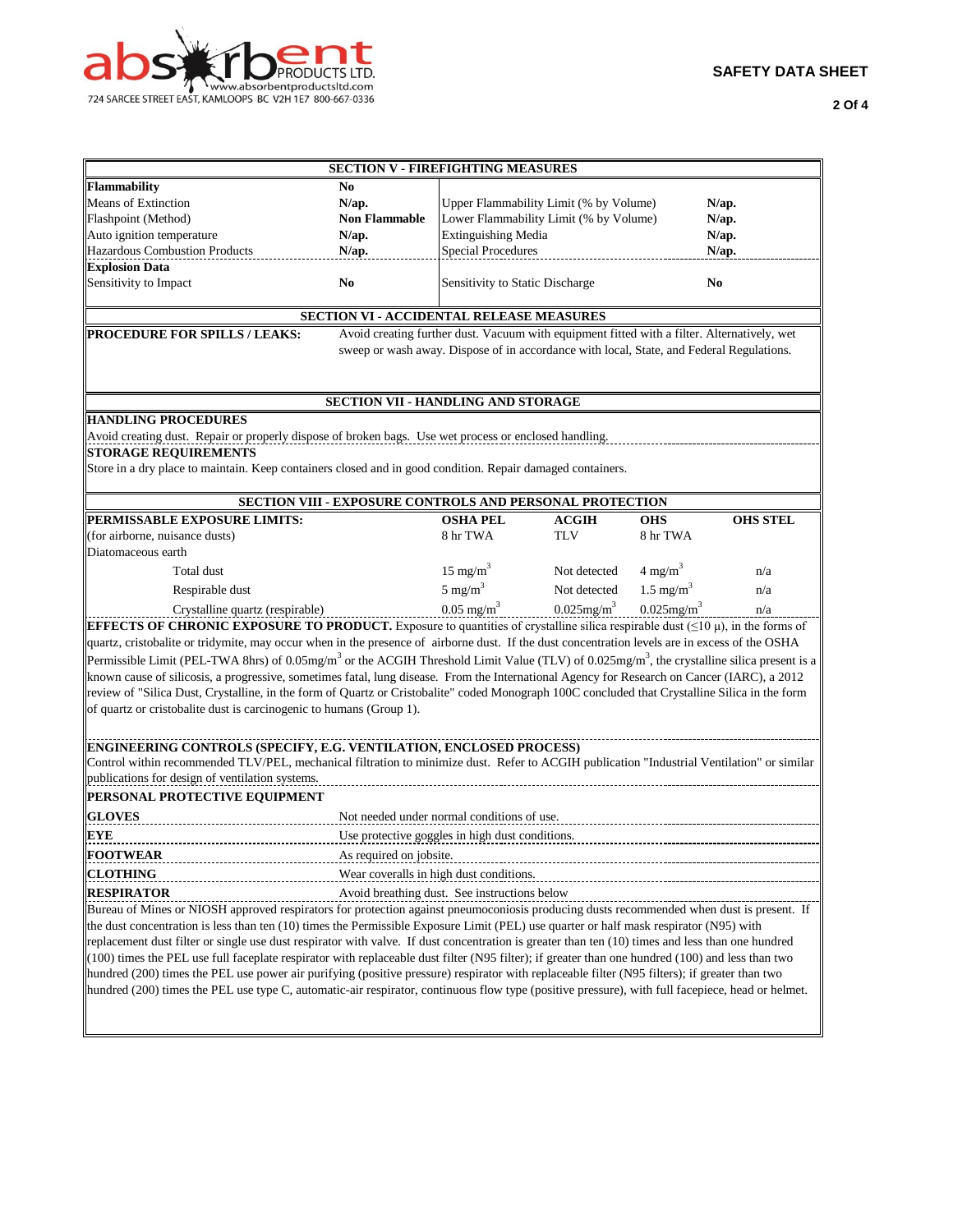

|                                                                                                                                                |                                                                                                                                       | SECTION IX - PHYSICAL AND CHEMICAL PROPERTIES |                            |                      |                                                                                                                                |  |  |  |
|------------------------------------------------------------------------------------------------------------------------------------------------|---------------------------------------------------------------------------------------------------------------------------------------|-----------------------------------------------|----------------------------|----------------------|--------------------------------------------------------------------------------------------------------------------------------|--|--|--|
| <b>PHYSICAL STATE</b>                                                                                                                          |                                                                                                                                       | solid                                         | <b>ODOR AND APPEARANCE</b> |                      | No odor, Buff/grey powder                                                                                                      |  |  |  |
| <b>VAPOR PRESSURE (mm Hg)</b><br>N/ap.                                                                                                         |                                                                                                                                       | <b>DENSITY (20 degrees Celsius)</b>           |                            | 35lb\cu. ft. +/- 5   |                                                                                                                                |  |  |  |
|                                                                                                                                                | VAPOR DENSITY (Air = 1)<br>N/ap.                                                                                                      |                                               | SOLUBILITY IN WATER        |                      | Insoluble, forms                                                                                                               |  |  |  |
|                                                                                                                                                | <b>SPECIFIC GRAVITY (Water=1)</b>                                                                                                     | 2.1                                           |                            |                      | colloidal suspension                                                                                                           |  |  |  |
| <b>FREEZING POINT</b>                                                                                                                          |                                                                                                                                       | N/ap.                                         | pН                         |                      | $5.5 - 6.5$                                                                                                                    |  |  |  |
| <b>BOILING POINT</b>                                                                                                                           |                                                                                                                                       | N/ap.                                         | <b>EVAPORATION RATE</b>    |                      | $N$ /ap.                                                                                                                       |  |  |  |
|                                                                                                                                                |                                                                                                                                       |                                               |                            |                      |                                                                                                                                |  |  |  |
|                                                                                                                                                |                                                                                                                                       | SECTION X - STABILITY AND REACTIVITY          |                            |                      |                                                                                                                                |  |  |  |
|                                                                                                                                                | CHEMICAL STABILITY (IF NO, UNDER WHICH CONDITIONS)                                                                                    |                                               | <b>YES</b>                 | X                    |                                                                                                                                |  |  |  |
|                                                                                                                                                | INCOMPATIBILITY WITH OTHER SUBSTANCES                                                                                                 |                                               | NO<br><b>YES</b>           | $\mathbf X$          | Hydrofluoric acid - silica may                                                                                                 |  |  |  |
| (IF YES, SPECIFY)                                                                                                                              |                                                                                                                                       |                                               | NO                         |                      | react violently                                                                                                                |  |  |  |
|                                                                                                                                                | <b>REACTIVITY, AND UNDER WHAT CONDITIONS</b>                                                                                          |                                               | N/ap.                      |                      |                                                                                                                                |  |  |  |
|                                                                                                                                                | <b>HAZARDOUS DECOMPOSITION PRODUCTS</b>                                                                                               |                                               | N/ap.                      |                      |                                                                                                                                |  |  |  |
| <b>CONDITIONS TO AVOID</b>                                                                                                                     |                                                                                                                                       |                                               |                            | None in Designed Use |                                                                                                                                |  |  |  |
|                                                                                                                                                |                                                                                                                                       |                                               |                            |                      |                                                                                                                                |  |  |  |
|                                                                                                                                                |                                                                                                                                       | <b>SECTION XI - TOXICOLOGICAL INFORMATION</b> |                            |                      |                                                                                                                                |  |  |  |
|                                                                                                                                                | PRIMARY ENTRY ROUTE(S):                                                                                                               |                                               |                            |                      |                                                                                                                                |  |  |  |
| Eyes:                                                                                                                                          | May cause temporary irritation or inflammation.                                                                                       |                                               |                            |                      |                                                                                                                                |  |  |  |
| Skin:<br><b>Ingestion:</b>                                                                                                                     | May cause dryness with continued exposure.<br>Not considered harmful, by mouth, throat, and/or stomach. Minor irritation may occur.   |                                               |                            |                      |                                                                                                                                |  |  |  |
| <b>Inhalation:</b>                                                                                                                             | Persistent dry cough, throat irritation and labored breathing on exertion are symptomatic of exposure to airborne dust.               |                                               |                            |                      |                                                                                                                                |  |  |  |
|                                                                                                                                                |                                                                                                                                       |                                               |                            |                      |                                                                                                                                |  |  |  |
|                                                                                                                                                |                                                                                                                                       |                                               |                            |                      | Exposure may aggravate existing upper respiratory tract diseases such as asthma, bronchitis or emphysema. Acute (short term)   |  |  |  |
|                                                                                                                                                |                                                                                                                                       |                                               |                            |                      | exposure to dust levels exceeding the PEL may cause irritation of respiratory tract resulting in a dry cough. Eyes may develop |  |  |  |
|                                                                                                                                                |                                                                                                                                       |                                               |                            |                      | redness and become itchy. Chronic (long term) exposure to crystalline silica contained by airborne diatomaceous earth, where   |  |  |  |
|                                                                                                                                                |                                                                                                                                       |                                               |                            |                      | levels are higher than TLV's, may lead to the development of silicosis, other respiratory problems, or some forms of cancer.   |  |  |  |
|                                                                                                                                                |                                                                                                                                       |                                               |                            |                      | From the International Agency for Research on Cancer (IARC), in a 2012 review of SILICA DUST, CRYSTALLINE, IN THE              |  |  |  |
|                                                                                                                                                |                                                                                                                                       |                                               |                            |                      | FORM OF QUARTZ OR CRISTOBALITE (monograph 100C) concluded that "Crystalline Silica in the form of quartz or                    |  |  |  |
|                                                                                                                                                | cristobalite dust is <i>carcinogenic to humans</i> (group 1)." The NTP (National Toxicology Program has determined that               |                                               |                            |                      |                                                                                                                                |  |  |  |
|                                                                                                                                                |                                                                                                                                       |                                               |                            |                      | "Respirable crystalline silica, primarily quartz dust occurring in industrial and occupational settings, is know to be a human |  |  |  |
| carcinogen."                                                                                                                                   |                                                                                                                                       |                                               |                            |                      |                                                                                                                                |  |  |  |
|                                                                                                                                                |                                                                                                                                       |                                               |                            |                      |                                                                                                                                |  |  |  |
|                                                                                                                                                |                                                                                                                                       | SECTION XII - ECOLOGICAL INFORMATION          |                            |                      |                                                                                                                                |  |  |  |
|                                                                                                                                                | Product is generally considered chemically inert in the environment. Used product that has become contaminated may have significantly |                                               |                            |                      |                                                                                                                                |  |  |  |
| different characteristics than uncontaminated product, and should be re-evaluated accordingly. Dispose of in accordance with Local, State, and |                                                                                                                                       |                                               |                            |                      |                                                                                                                                |  |  |  |
| Federal regulations.                                                                                                                           |                                                                                                                                       |                                               |                            |                      |                                                                                                                                |  |  |  |
|                                                                                                                                                |                                                                                                                                       |                                               |                            |                      |                                                                                                                                |  |  |  |
|                                                                                                                                                |                                                                                                                                       | <b>SECTION XIII - DISPOSAL CONSIDERATIONS</b> |                            |                      |                                                                                                                                |  |  |  |
| Uncontaminated waste is not hazardous as defined by the Resource Conservation and Recovery Act (RCRA, 40 CFR261). Contaminated waste           |                                                                                                                                       |                                               |                            |                      |                                                                                                                                |  |  |  |
| must be evaluated based on contamination source. Consult local agencies as needed. Dispose of in accordance with Local, State, and Federal     |                                                                                                                                       |                                               |                            |                      |                                                                                                                                |  |  |  |
| regulations.                                                                                                                                   |                                                                                                                                       |                                               |                            |                      |                                                                                                                                |  |  |  |
|                                                                                                                                                |                                                                                                                                       |                                               |                            |                      |                                                                                                                                |  |  |  |
| SECTION XIV - TRANSPORTATION INFORMATION                                                                                                       |                                                                                                                                       |                                               |                            |                      |                                                                                                                                |  |  |  |
| DOT Shipping Name: Not Regulated by DOT<br>Canada TDG: Not Regulated by TDG<br><b>DOT Hazard Class:</b><br><b>Hazard Class:</b>                |                                                                                                                                       |                                               |                            |                      |                                                                                                                                |  |  |  |
| <b>Identification #:</b>                                                                                                                       |                                                                                                                                       | n/a<br>n/a                                    | UN #:                      |                      | n/a<br>n/a                                                                                                                     |  |  |  |
|                                                                                                                                                |                                                                                                                                       |                                               |                            |                      |                                                                                                                                |  |  |  |